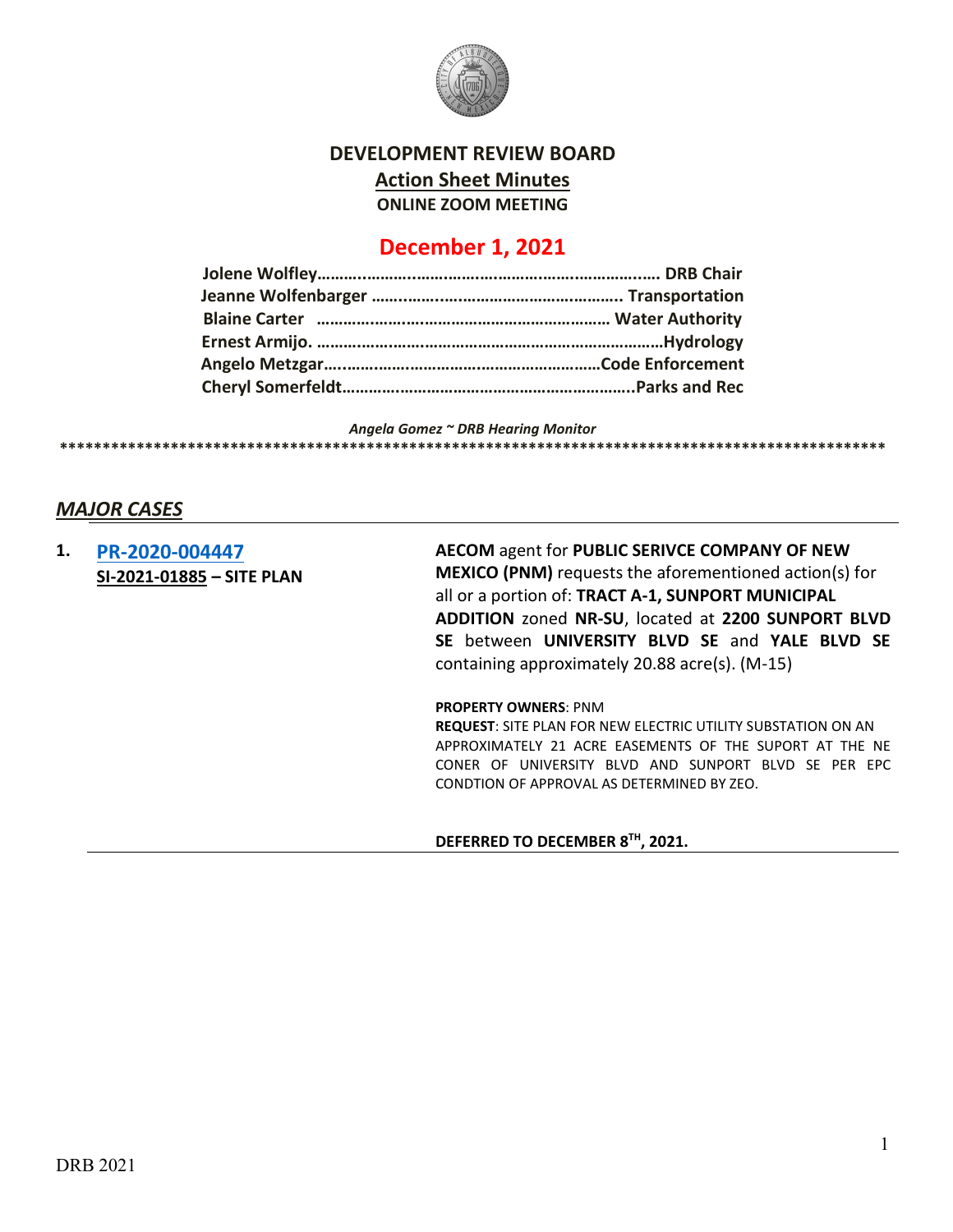| 2. | PR-2021-006070            |  |  |
|----|---------------------------|--|--|
|    | SI-2021-01889 - SITE PLAN |  |  |

**CONSENSUS PLANNING, INC.** agent for **98TH AND I-40 LAND, LLC** requests the aforementioned action(s) for all or a portion of: **TRACT 9, UNIT 5, AVALON SUBDIVISION**  zoned **NR-BP,** located on **BLUEWATER RD NW between 94TH ST NW and 90TH ST NW** containing approximately 16.1 acre(s). (K-9)

**PROPERTY OWNERS:** 98TH AND I-40 LAND, LLC **REQUEST:** SITE PLAN APPROVAL FOR AN APPROXIMATELY 150,000 SQUARE FOOT WAREHOUSE AND DISTRIBUTION OF BUILDING ON A 9.7 ACRE PORTION OF THE SUBJECT PROPERTY (NORTH PORTION)

#### **DEFERRED TO DECEMBER 15TH, 2021.**

# **3. [PR-2021-006070](http://data.cabq.gov/government/planning/DRB/PR-2021-006070/DRB%20Submittals/PR-2021-006070_Dec_1_2021%20(Site%20Plan%20x2)/Application/PR-2020-006070%20South%20Portion%20Site%20Plan%20DRB%20Application.pdf) SI-2021-01888 – SITE PLAN**

**CONSENSUS PLANNING, INC.** agent for **98TH AND I-40 LAND, LLC** requests the aforementioned action(s) for all or a portion of: **TRACT 9, UNIT 5, AVALON SUBDIVISION**  zoned **NR-BP,** located on **BLUEWATER RD NW between 94TH ST NW and 90TH ST NW** containing approximately 16.1 acre(s). (K-9)

**PROPERTY OWNERS:** 98TH AND I-40 LAND, LLC **REQUEST:** SITE PLAN APPROVAL FOR AN APPROXIMATELY 150,000 SQUARE FOOT WAREHOUSE AND DISTRIBUTION OF BUILDING ON A 9.7 ACRE PORTION OF THE SUBJECT PROPERTY (SOUTH PORTION)

#### **DEFERRED TO DECEMBER 15TH, 2021.**

## **4. [PR-2021-005717](http://data.cabq.gov/government/planning/DRB/PR-2021-005717/DRB%20Submittals/) IDO 2020** *(AKA: PR-2021-005823)*

**SD-2021-00162 – PRELIMINARY PLAT VA-2021-00310 – SIDEWALK WAIVER Sketch plat 7-14-2021 VA-2021-00396 – WAIVER Block length VA-2021-00397 – WAIVER Stub street VA-2021-00398 – WAIVER Rear yard**

**RESPEC, JEREMY SHELL** agent for **DR HORTON** requests the aforementioned action(s) for all or a portion of: **TRACT 2 UNIT 2, THE TRAILS** zoned **R-ML**, located on **OAK RIDGE between UNIVERSE BLVD and TIJERAS CREEK RD** containing approximately 10.4 acre(s). (C-9) *(Deferred from 8/25/21, 9/1/21, 9/29/21, 10/20/21, 10/27/21, 11/3/21]*

**PROPERTY OWNERS**: SIERRA HEALTH SERVICES INC & ETAL **REQUEST**: CREATE 72 RESIDENTIAL LOTS AND 7 HOA TRACTS FROM ONE EXISTING PARCEL, WAIVERS FOR MAXIMUM ALLOWABLE BLOCK LENGTH, INCORPORATION OF A PERMANENT STUB STREET, AND REAR YARDS ADJACENT TO AN ARTERIAL ROADWAY.

### **DEFERRED TO DECEMBER 8TH, 2021.**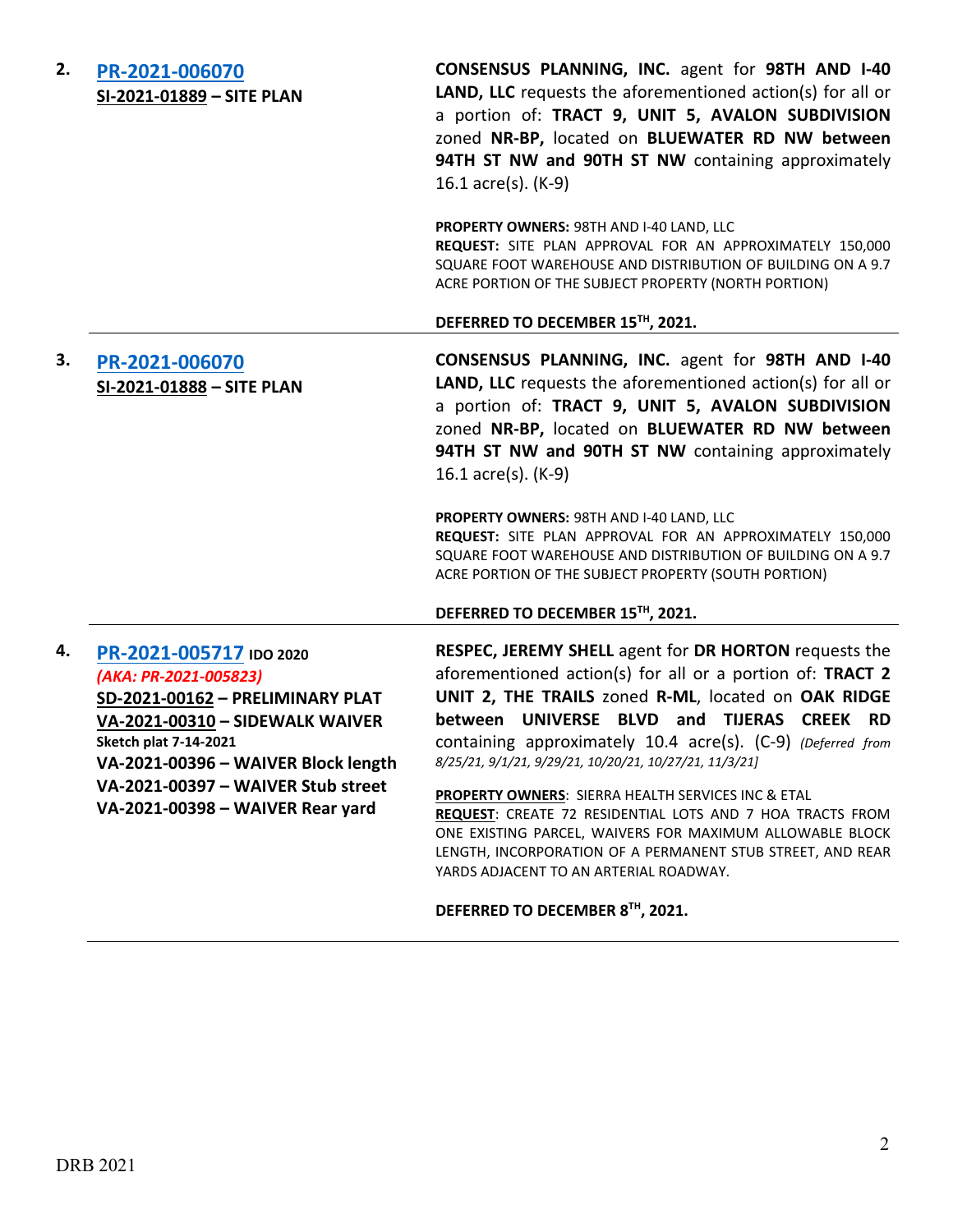**5. [PR-2021-005222](http://data.cabq.gov/government/planning/DRB/PR-2021-005222/DRB%20Submittals/) IDO 2019 SI-2021-01237 – EPC SITE PLAN SIGN OFF**

**TIERRA WEST, LLC** agent for **WESTERN HILLS INVESTMENTS LLC** requests the aforementioned action(s) for all or a portion of: **TRACT C-4-A PLAT OF TRACTS C3A, C3B, C3C, C4A, SEVEN BAR RANCH** zoned **NR-BP**, located at **3615 HWY 528 between CALLE CUERVO NW and HWY 528** containing approximately 1.99 acre(s). (A-14) *[Deferred from 8/18/21, 9/15/21, 9/22/21, 10/20/21, 11/10/21]*

**PROPERTY OWNERS**: WESTERN HILLS INVESTMENTS LLC **REQUEST**: FINAL SIGN OFF OF EPC SITE PLAN

**DEFERRED TO JANUARY 5TH, 2021.**

**6. [PR-2021-005414](http://data.cabq.gov/government/planning/DRB/PR-2021-005414/DRB%20Submittals/) IDO 2019 SI-2021-01031 – SITE PLAN SD-2021-00136 – PRELIMINARY PLAT SD-2021-00137 – VACATION OF PUBLIC EASEMENT 90' Drainage SD-2021-00138 – VACATION OF PUBLIC EASEMENT 10' Utility SD-2021-00139 – VACATION OF PRIVATE EASEMENT 40' x 30' Access Sketch plat 5-12-2021**

**TIERRA WEST, LLC** agent for **LA MAME LLC** requests the aforementioned action(s) for all or a portion of: **TRACT F-4- A PLAT OF TRACTS F-3-A, F-4-A & F-6-A, ATRISCO BUSINESS PARK UNIT 3** zoned **MX-M**, located at **441 & 457 COORS BLVD between COORS BLVD NW and BLUEWATER RD NW** containing approximately 8.94 acre(s). (J-10**)**  *[Deferred from 8/4/21, 8/25/21, 9/15/21, 10/20/21, 11/3/21, 11/17/21]*

**PROPERTY OWNERS**: LA MAME, LLC **REQUEST**: DRB SITE PLAN, PRELIMINARY PLAT, VACATION ACTIONS

**DEFERRED TO DECEMBER 8TH, 2021.**

**7. [PR-2021-005195](http://data.cabq.gov/government/planning/DRB/PR-2021-005195/DRB%20Submittals/) SI-2021-01747 – SITE PLAN** **DEKKER/PERICH/SABATINI – WILL GLEASON** agent for **JC SIX LLC** requests the aforementioned action(s) for all or a portion of: **TRACT 6A-1, UNIT 1, JOURNAL CENTER PHASE 2** zoned **MX-H**, located on **7501 JEFFERSON ST NE between JEFFERSON ST and MASTHEAD ST NE** containing approximately **5.1536** acre(s). (**D-17)** *[Deferred from 11/10/21]*

**PROPERTY OWNERS**: JC SIX LLC **REQUEST**: SITE PLAN APPROVAL REQUEST FOR MULTI-FAMILY APARTMENT HOME COMMUNITY

**DEFERRED TO DECEMBER 15TH, 2021.**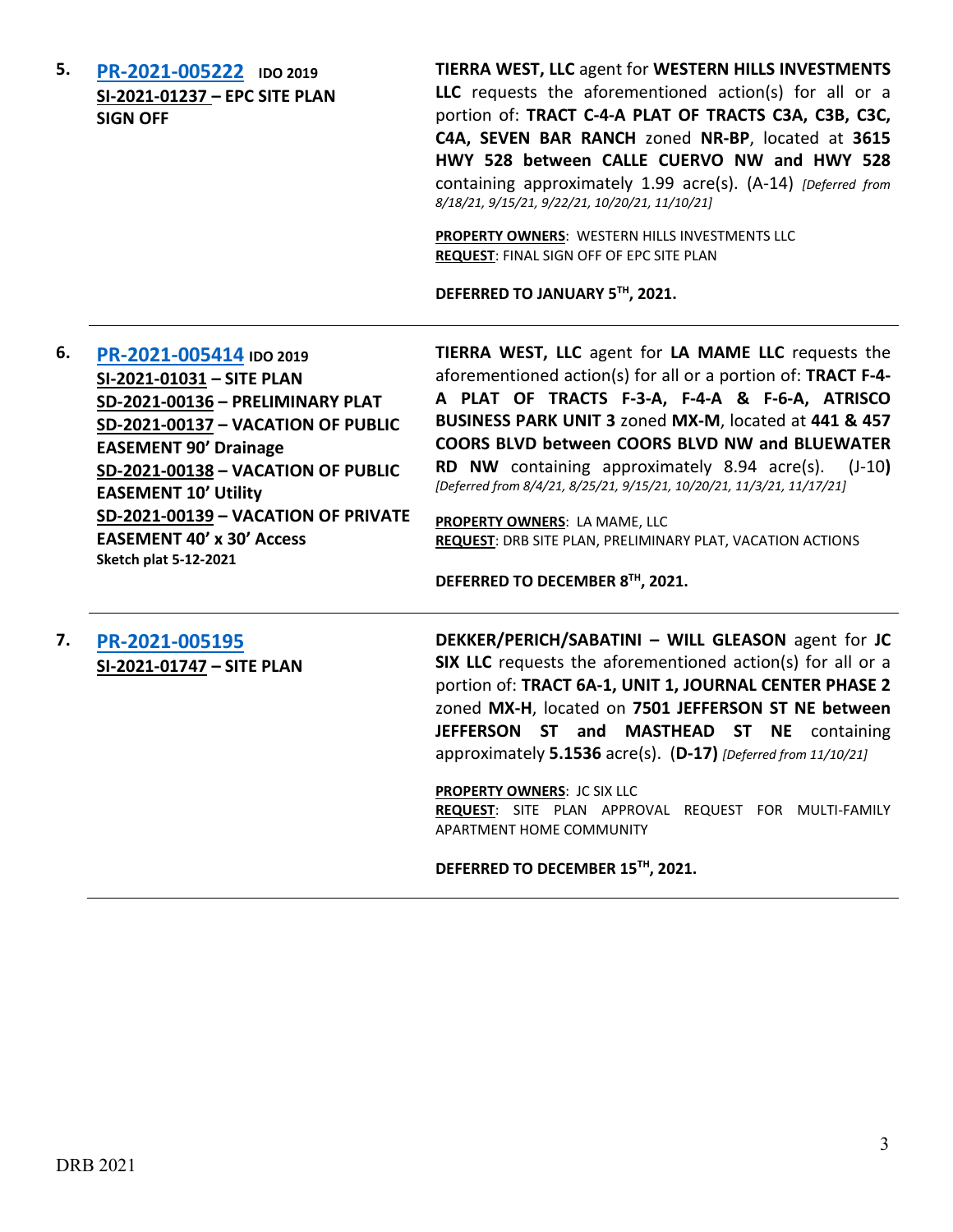**8. [PR-2021-005573](http://data.cabq.gov/government/planning/DRB/PR-2021-005573/DRB%20Submittals/) IDO 2020**

**SD-2021-00171 – PRELIMINARY PLAT SD-2021-00172 – VACATION OF PRIVATE EASEMENT SD-2021-00174 – VACATION OF PRIVATE EASEMENT SD-2021-00175 – VACATION OF PRIVATE EASEMENT SD-2021-00176 - VACATION OF PUBLIC EASEMENT SD-2021-00177 - VACATION OF PUBLIC EASEMENT SD-2021-00178 - VACATION OF PUBLIC EASEMENT SD-2021-00179 - VACATION OF PUBLIC EASEMENT SD-2021-00180 - VACATION OF PUBLIC EASEMENT SD-2021-00181** - **VACATION OF PUBLIC EASEMENT**

**BOHANNAN HUSTON INC.** agent for **NETFLIX STUDIOS, LLC, KENNETH FALCON** requests the aforementioned action(s) for all or a portion of: **TRACTS 22-A,22-B,22-C, 26, N, O, Q-1, Q-2, Q-3, OS-7, R, 17, A-1-A-6, MESA DEL SOL INNOVATION PARK I & II** zoned **PC**, located on **5650 UNIVERSITY BLVD SE** containing approximately 162.78 acre(s). (R-16) *[Deferred from 9/29/21, 10/20/21, 11/3/21, 11/17/21]*

**PROPERTY OWNERS**: CITY OF ALBUQUERQUE, MDS INVESTMENTS **REQUEST**: PRELIMINARY PLAT, VACATIONS OF PRIVATE EASEMENT, VACATIONS OF PUBLIC EASEMENT

**DEFERRED TO JANUARY 5TH, 2021.**

**9. [PR-2021-005573](http://data.cabq.gov/government/planning/DRB/PR-2021-005573/DRB%20Submittals/) IDO 2020 SI-2021-01482 – SITE PLAN**

**DEKKER/PERICH/SABATINI – WILL GLEASON** agent for **NETFLIX STUDIOS, LLC, KENNETH FALCON** requests the aforementioned action(s) for all or a portion of: **TRACTS 22- A, 22-B,22-C, 26, N, O, Q-1,Q-2, Q-3, OS-7, R, 17, A-1-A-6, MESA DEL SOL INNOVATION PARK I & II** zoned PC, located on **UNIVERSITY BLVD between EASTMAN CROSSING and MESA DEL SOL** containing approximately 162.784 acre(s). (R-16) *[Deferred from 9/29/21, 10/20/21, 11/3/21, 11/17/21]*

**PROPERTY OWNERS**: CITY OF ALBUQUERQUE, MDS INVESTMENTS **REQUEST**: AN APPROXIMATELY 117.53 ACRE EXPANSION OF THE EXSITING ALBUQUERQUE STUDIOS CAMPUS INCLUDING A NEW PRODUCITON OFFICE, MILL BUILDING AND PRODUCTION SUPPORT SPACES.

**DEFERRED TO JANUARY 5TH, 2021.**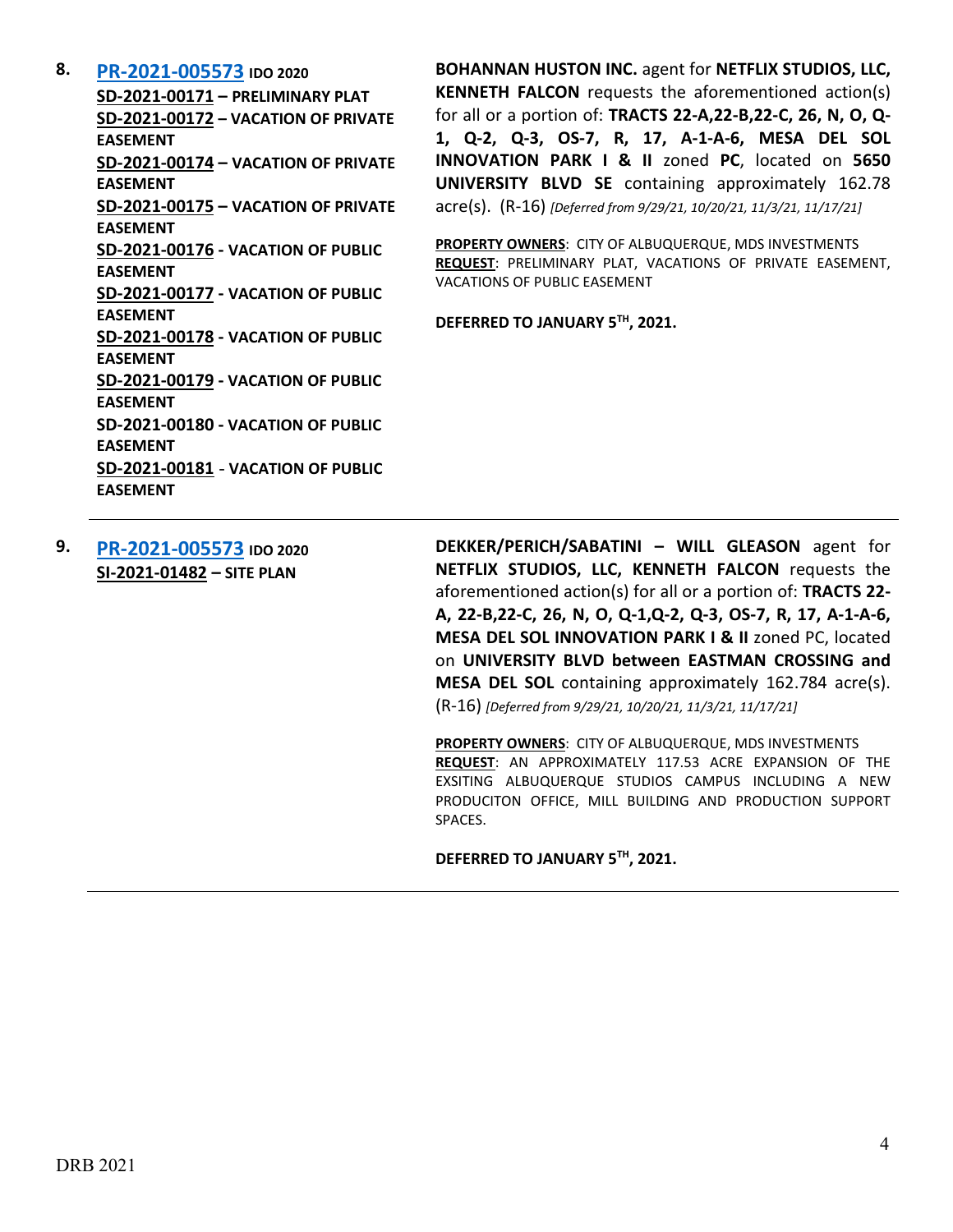# **10. [PR-2020-003688](http://data.cabq.gov/government/planning/DRB/PR-2020-003688/DRB%20Submittals/) SD-2021-00196 – PRELIMINARY PLAT**

**ISAACSON & ARFMAN INC. – FRED ARFMAN/IAN ANDERSON** agent for **GREATER ALBUQUERQUE HABITAT FOR HUMANITY – DOUG CHAMPLIN/BILL REILLY** requests the aforementioned action(s) for all or a portion of: **LOTS 42 THRU 55, DAVID-PEREA-COURSON SUBDIVISION** zoned **R-1B**, located at **62nd ST NW between CLOUDCROFT RD NW and COORS BLVD NW** containing approximately 2.13 acre(s). (J-11) *[Deferred from 11/3/21, 11/17/21]*

**PROPERTY OWNERS**: GREATER ALBUQUERQUE HABITAT FOR HUMANITY, LONNIE YANES

**REQUEST**: NEW SINGLE-FAMILY RESIDENTIAL DEVELOPMENT. PLAT WILL REVISE CURRENT LOT LINES, DEDICATE NEW PUBLIC RIGHT OF WAY AND NEW EASEMENTS ASSOCIATED WITH THE DEVELOPMENT.

**DEFERRED TO DECEMBER 15th, 2021.**

## *MINOR CASES*

**11. [PR-2020-003442](http://data.cabq.gov/government/planning/DRB/PR-2020-003442/DRB%20Submittals/PR-2020-003442%20_%20DEC_1_2021%20(FP)/Montage%204%20Final%20Plat%20submittal.pdf) SD-2021-00237– FINAL PLAT** **BOHANNAN HUSTON (KELLY KLEIN)** agent for **CORAZON DEL MESA 4, LLC** requests the aforementioned action(s) for all or a portion of: **TRACT A-6-C-1, MESA DEL SOL INNOVATION PARK** zoned **PC**, located on **UNIVERSITY BLVD between STRYKER RD and STIEGLITZ AVE** containing approximately 34.0 acre(s). (R-15, R-16, S-16)

**PROPERTY OWNERS**: CORAZON DEL MESA 4, LLC **REQUEST**: SUBDIVISION FOR PRIVATE RESIDENTIAL DEVELOPMENT WITHIN MESA DEL SOL

**IN THE MATTER OF THE AFOREMENTIONED APPLICATION, BEING IN COMPLIANCE WITH ALL APPLICABLE REQUIREMENTS OF THE DPM AND THE IDO, THE DRB HAS** *APPROVED* **THE FINAL PLAT. FINAL SIGN-OFF IS DELEGATED TO PARKS AND RECREATION FOR A 2 ACRE PARK COMMITMENT AS DISCUSSED AND TO PLANNING FOR UTILITY COMPANY SIGNATURE, THE AGIS DXF FILE, PROJECT AND APPLICATION NUMBERS TO BE ADDED TO THE PLAT AND FOR THE APPROVED INFRASTRUCTURE IMPROVEMENTS AGREEMENT.**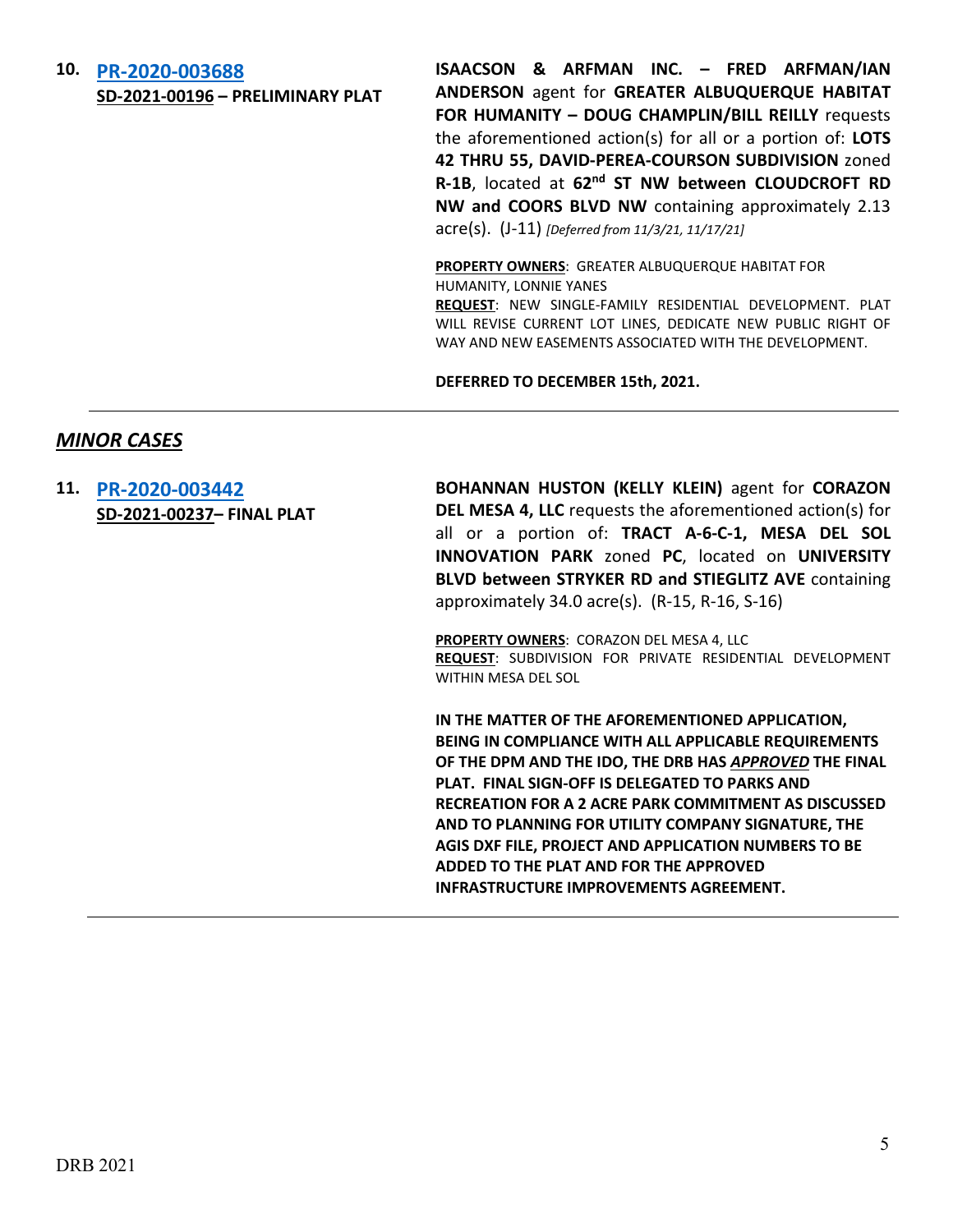|     | 12. PR-2020-004757<br>SD-2021-00238 - PRELIMINARY/FINAL<br><b>PLAT</b>      | STEPHEN LITSAS, KIMLEY-HORN agent for VOLCANO RV LP<br>requests the aforementioned action(s) for all or a portion<br>of: TRACT C48 & C49, TOWN OF ATRISCO GRANT zoned<br>NR-BP, located on VOLCANO RD between CENTRAL AVE<br>and BRISTOL ST containing approximately 9.59 acre(s). (K-<br>09)                                                                                           |
|-----|-----------------------------------------------------------------------------|-----------------------------------------------------------------------------------------------------------------------------------------------------------------------------------------------------------------------------------------------------------------------------------------------------------------------------------------------------------------------------------------|
|     |                                                                             | PROPERTY OWNERS: VOLCANO RV LP<br>REQUEST: COMBINE TWO LOTS AND DEDICATE RIGHT-OF-WAY ALONG<br>VOLCANO RD BASED UPON APPROVED CITY COUNCIL VACATION<br>REQUEST AND DRB SITE PLAN                                                                                                                                                                                                        |
|     |                                                                             | IN THE MATTER OF THE AFOREMENTIONED APPLICATION,<br>BEING IN COMPLIANCE WITH ALL APPLICABLE REQUIREMENTS<br>OF THE DPM AND THE IDO, THE DRB HAS APPROVED THE<br>PRELIMINARY/ FINAL PLAT. FINAL SIGN OFF IS DELEGATED TO<br>PLANNING FOR UTILITY COMPANY SIGNATURE, THE<br>APPLICATION NUMBER TO BE ADDED TO THE PLAT AND FOR<br>THE AGIS DXF FILE.                                      |
| 13. | PR-2021-005009 IDO 2019<br>SD-2021-00091 - PRELIMINARY/FINAL<br><b>PLAT</b> | WAYJOHN SURVEYING INC. agent(s) for BLAKES LOTA<br><b>BURGER LLC</b> request(s) the aforementioned action(s) for all<br>or a portion of PARCELS 6 THRU 10, ATRISCO BUSINESS<br>PARK zoned MX-M, located at NE Corner of COORS BLVD<br>and FORTUNA ROAD, containing approximately 1.3523<br>(J-10)[Deferred from 5/19/21, 7/14/21, 8/4/21, 8/18/21,<br>$\alpha$ cre $(s)$ .<br>10/20/21] |
|     |                                                                             | <b>PROPERTY OWNERS: BLAKE'S LOTABURGER</b><br><b>REQUEST: COMBINE 5 LOTS INTO ONE LOT</b>                                                                                                                                                                                                                                                                                               |
|     |                                                                             | DEFERRED TO JANUARY 5TH, 2021.                                                                                                                                                                                                                                                                                                                                                          |
| 14. | PR-2020-004664 IDO 2020<br>SD-2021-00170 - PRELIMINARY/FINAL<br><b>PLAT</b> | <b>COMMUNITY SCIENCES CORPORATION agent for HOUSE</b><br>OF LIFE MINISTRIES, LLC requests the aforementioned<br>action(s) for all or a portion of: LOT 2, COORS VILLAGE<br>zoned MX-T, located at QUAKER HEIGHTS PL NW between<br>MILNE RD NW and WESTERN TRAILS NW containing<br>approximately 5.0708 acre(s). (F-11) [Deferred from 9/15/21,<br>10/27/21                              |
|     |                                                                             | PROPERTY OWNERS: HOUSE OF LIFE MINISTRIES, LLC<br>REQUEST: DIVIDE EXISTING TRACT 2, COORS VILLAGE INTO TWO NEW<br>TRACTS 2-A AND 2-B                                                                                                                                                                                                                                                    |
|     |                                                                             | DEFERRED TO DECEMBER 15TH, 2021.                                                                                                                                                                                                                                                                                                                                                        |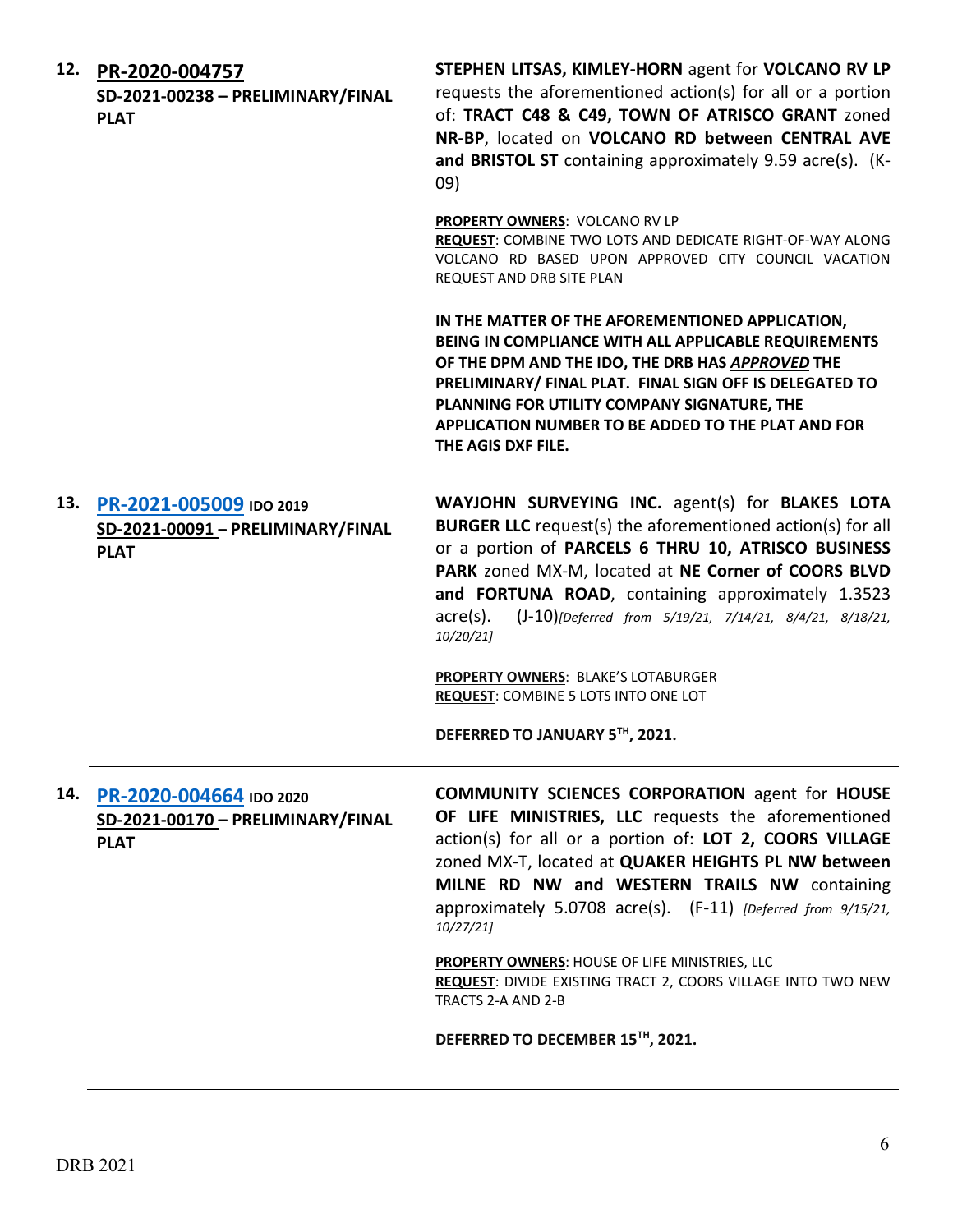| 15. | PR-2019-002609<br>SD-2020-00217 - PRELIMINARY/FINAL<br><b>PLAT</b>                                                                    | ARCH + PLAN LAND USE CONSULTANTS agent(s) for JABRE<br><b>INVESTMENTS LLC</b> request(s) the aforementioned action(s)<br>for all or a portion of: LOT 14, FLORAL GARDENS, zoned<br>R-1, located at 2454 ROSE NW between FLORAL RD and<br><b>SARITA AVE, containing approximately 0.4117 acre(s). (H-</b><br>13) [Deferred from 12/16/20, 1/27/21, 2/24/21, 3/31/21, 4/28/21, 5/19/21,<br>6/23/21, 7/28/21, 9/121, 10/6/21, 11/10/21]<br>PROPERTY OWNERS: JABRE INVESTMENTS LLC                                                     |
|-----|---------------------------------------------------------------------------------------------------------------------------------------|------------------------------------------------------------------------------------------------------------------------------------------------------------------------------------------------------------------------------------------------------------------------------------------------------------------------------------------------------------------------------------------------------------------------------------------------------------------------------------------------------------------------------------|
|     |                                                                                                                                       | <b>REQUEST: CREATE 2 LOTS FROM 1 EXITING LOT</b><br>WITHDRAWN BY THE APPLICANT.                                                                                                                                                                                                                                                                                                                                                                                                                                                    |
| 16. | PR-2019-002738<br>SD-2021-00018 - PRELIMINARY/FINAL<br><b>PLAT</b><br>(Sketch Plat 10/14/20)                                          | ARCH + PLAN LAND USE CONSULTANTS agent(s) for<br>McDONALD'S REAL ESTATE COMPANY request the<br>aforementioned action(s) for all or a portion of: LOTS A & B<br>BLOCK 101, BEL AIR SUBDIVISION, zoned MX-M, located at<br>5900 MENAUL BLVD NE, containing approximately 0.9457<br>acre(s). (H-18) [Deferred from 2/3/21, 2/24/21, 3/17/21, 4/28/21,<br>5/19/21, 6/23/21, 7/28/21, 9/1/21, 10/6/21, 11/10/21]<br>PROPERTY OWNERS: MCDONALDS REAL ESTATE COMPANY                                                                      |
|     |                                                                                                                                       | <b>REQUEST: LOT CONSOLIDATION FOR 2 LOTS INTO 1 LOT</b>                                                                                                                                                                                                                                                                                                                                                                                                                                                                            |
|     |                                                                                                                                       | DEFERRED TO DECEMBER 15TH, 2021.                                                                                                                                                                                                                                                                                                                                                                                                                                                                                                   |
| 17. | PR-2020-003847 IDO 2020<br>SD-2021-00219 - PRELIMINARY/FINAL<br><b>PLAT</b><br>SD-2021-00220 - VACATION OF PRIVATE<br><b>EASEMENT</b> | ISAACSON & ARFMAN, INC./FRED ARFMAN agent for YES<br><b>HOUSING,</b><br><b>INC./THADDEUS</b><br><b>LUCERO</b><br>requests<br>the<br>aforementioned action(s) for all or a portion of: LOTS 1<br>THRU 3 & TRACTS 90-C AND 90-B-2, BLOCK 1, FITZGERALD<br>ADDITION zoned MX-M, located at 420 FITZGERALD ROAD<br>NW between 4TH ST NW and 7TH ST NW containing<br>approximately 5.0036 acre(s). (G-14) [Deferred from 11/3/21,<br>11/17/21                                                                                           |
|     |                                                                                                                                       | PROPERTY OWNERS: CITY OF ALBUQUERQUE<br>REQUEST: PRELIMINARY/FINAL PLAT AND VACATION APPROVAL                                                                                                                                                                                                                                                                                                                                                                                                                                      |
|     |                                                                                                                                       | IN THE MATTER OF THE AFOREMENTIONED APPLICATION,<br>BEING IN COMPLIANCE WITH ALL APPLICABLE REQUIREMENTS<br>OF THE DPM AND THE IDO, WITH THE SIGNING OF THE<br><b>INFRASTRUCTURE LIST ON DECEMBER 1ST, 2021 THE DRB HAS</b><br>APPROVED THE VACATION OF PRIVATE EASEMENT AND THE<br>PRELIMINARY/ FINAL PLAT. FINAL SIGN OFF IS DELEGATED TO<br>PLANNING FOR THE RECORDED INFRASTRUCTURE<br><b>IMPROVEMENTS AGREEMENT, THE APPLICATION NUMBER TO</b><br>BE ADDED TO THE PLAT, AMAFCA SIGNATURE AND FOR THE<br><b>AGIS DXF FILE.</b> |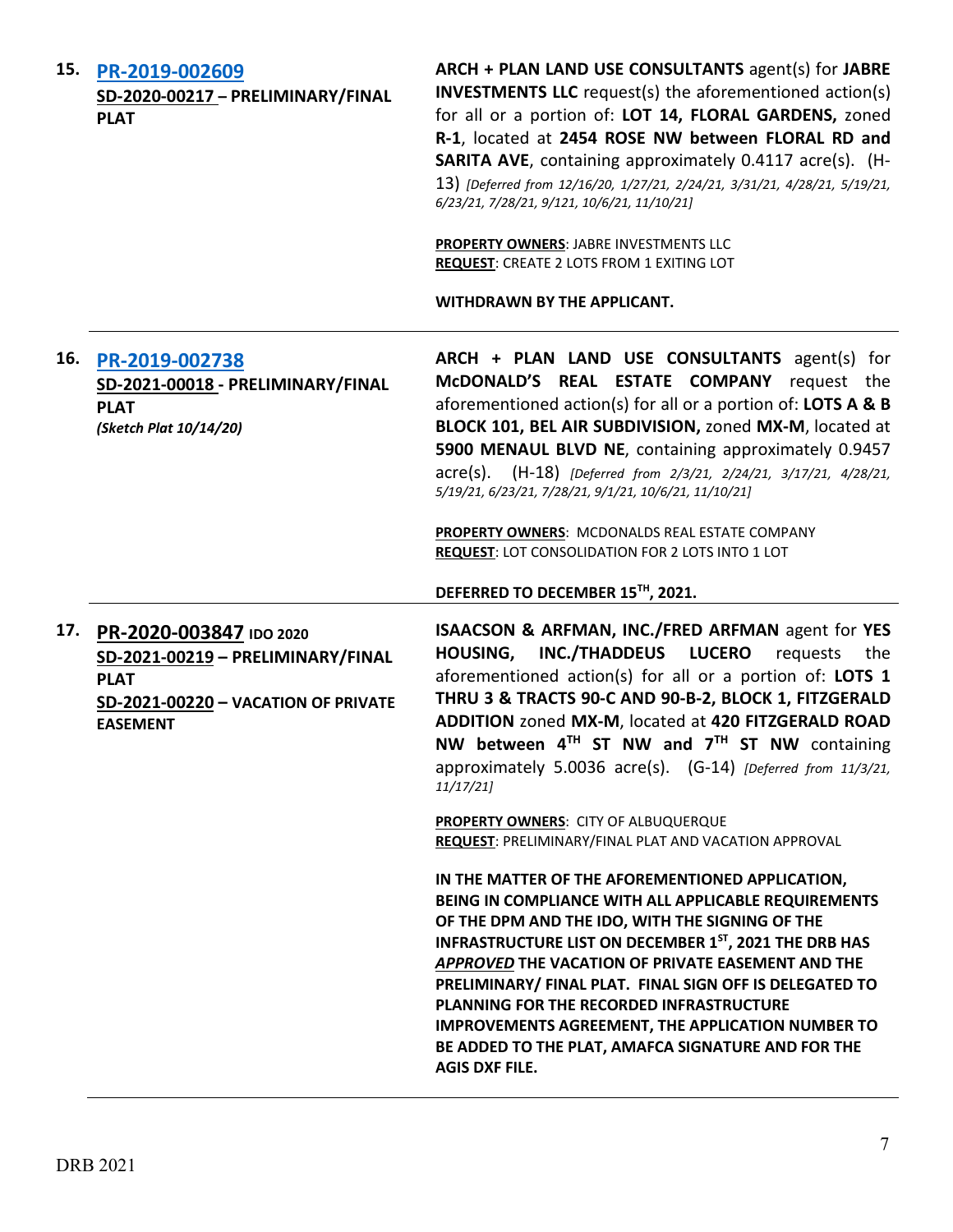**18. [PR-2020-004748](http://data.cabq.gov/government/planning/DRB/PR-2020-004748/DRB%20Submittals/) IDO 2019**

**SD-2021-00152 – PRELIMINARY/FINAL PLAT Sketch plat 12-2-2020**

### **TIM SOLINSKI** agent for **AUI INC.** requests the

aforementioned action(s) for all or a portion of: \*62 4 ARMIJO BROS ADDN LOTS 62, 63 & 64 & LOTS R, S & T & ALLEY ADJ LT, LOTS 1-5 ALL LOT 6 EXC A SELY PORTION BLK C OF THE MANDELL BUSINESS AND RESIDENCE ADDN AND AN UNPLATTED STRIP OF LAND W OF AND ADJ THERE , PORTION OF LOTS 7 & 8 BLOCK C MANDELL BUSINESS AND RESIDENCE ADDN & PORTION OF P & Q PERFECTO MARIANO JESUS ARMIJO ADD, TRACT A2 PLAT OF TRACTS A-1 & A-2,zoned **MX-FB-**

**UD**, located at **ONE CIVIC PLAZA & 400 MARQUETTE** 

**between MARQUETTE and TIJERAS** containing

approximately 2.2273 acre(s). (J-14) *Deferred from 7/28/21, 8/4/2, 8/11/21, 8/25/21, 9/15/21, 9/22/21, 10/6/21/ 10/20/21, 11/10/21, 11/17/21]*

**PROPERTY OWNERS**: BERNALILLO COUNTY, CITY OF ALBUQUERQUE **REQUEST**: REPLAT TO CONSOLIDATE 22 LOTS/TRACTS INTO 2 TRACTS, DEDICATE ADDITIONAL PUBLIC RIGHTS-OF-WAY AND TO GRANT EASEMENTS

**DEFERRED TO DECEMBER 8TH, 2021.**

# *SKETCH PLAT*

**19. [PR-2021-006259](http://data.cabq.gov/government/planning/DRB/PR-2021-006259/DRB%20Submittals/PR-2021-006259_%20_Dec_1_2021%20(Sketch)/Application/211153-Sk_Plat_App%20(004).pdf) PS-2021-00140 – SKETCH PLAT** **CSI – CARTESIAN SURVEYS, INC.** agent for **GUARDIAN AIRPORT PARKING, LLC** requests the aforementioned action(s) for all or a portion of: **LOTS 4-A and LOTS 5-12, BLOCK 5, CLAYTON HEIGHTS** zoned **MX-M**, located at **1713 YALE BLVD SE between ROSS AVE SE and ANDERSON AVE SE** containing approximately 1.7568 acre(s). (L-15)

**PROPERTY OWNERS**: GUARDIAN AIRPORT PARKING, LLC **REQUEST**: CREATE ONE NEW TRAT FROM NINE EXISTING TRACTS BY LOT LINE ELIMINATION

**THE SKETCH PLAT WAS REVIEWED AND COMMENTS WERE PROVIDED.**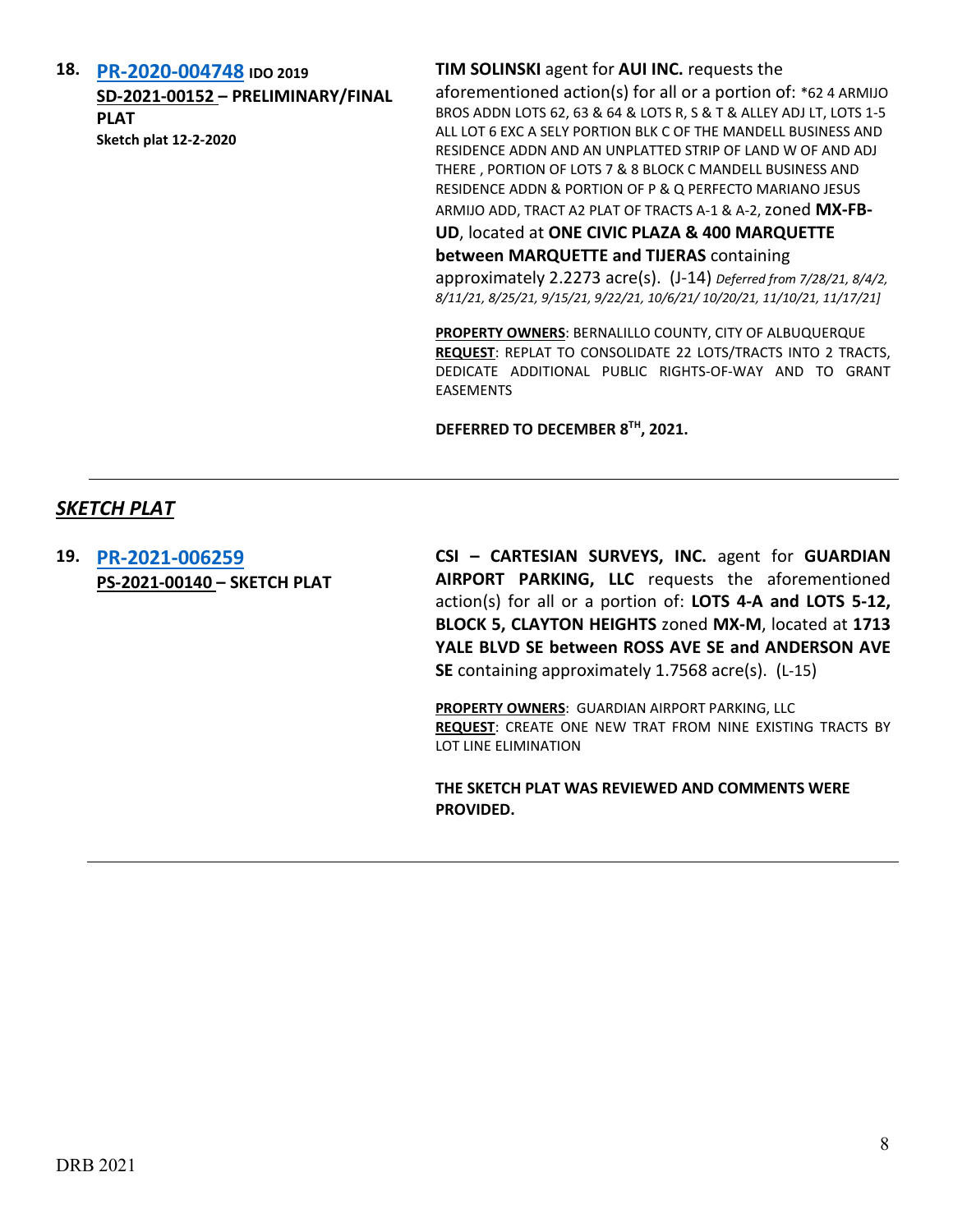| 20. | PR-2021-006258<br>PS-2021-00139 - SKETCH PLAT    | CSI - CARTESIAN SURVEYS, INC. agent for BRUNACINI<br>DEVELOPMENT LTD. Co. requests the aforementioned<br>action(s) for all or a portion of: TRACTS A-2-A and A-3-A,<br>UNIT 2, JOURNAL CENTER PHASE 2 zoned NR-BP, located<br>on RUTLEDGE between, BARTLETT ST NE and NORTH<br>DIVERSION CHANNEL containing approximately 4.7453<br>$\arccos(5)$ . (D-16)<br>PROPERTY OWNERS: BRUNACINI DEVELOPMENT, LTD.CO<br><b>REQUEST: LOT LINE ELIMINATION</b><br>THE SKETCH PLAT WAS REVIEWED AND COMMENTS WERE<br>PROVIDED.                                                                                      |
|-----|--------------------------------------------------|---------------------------------------------------------------------------------------------------------------------------------------------------------------------------------------------------------------------------------------------------------------------------------------------------------------------------------------------------------------------------------------------------------------------------------------------------------------------------------------------------------------------------------------------------------------------------------------------------------|
|     | 21. PR-2021-006255<br>PS-2021-00138- SKETCH PLAT | CSI - CARTESIAN SURVEYS, INC - RYAN MULHALL agent for<br><b>HOMEWISE, INC.</b> requests the aforementioned action(s) for<br>all or a portion of: LOT 1 BLOCK 1, APODACA & SEDILLO<br>ADDITION zoned MX-T, located at 1400 8TH ST between<br>LEWIS AVE SW and BELL AVE SW containing approximately<br>$0.0849$ acre(s). (L-14)<br>PROPERTY OWNERS: HOMEWISE, INC<br>REQUEST: CREATE 2 LOTS FROM ONE EXISTING LOT                                                                                                                                                                                         |
| 22. | PR-2021-006260<br>PS-2021-00146 - SKETCH PLAT    | CSI - CARTESIAN SURVEYS, INC agent for WOOTEN<br><b>ENGINEERING</b> requests the aforementioned action(s) for all<br>or a portion of: REMAINING PORTION OF LOTS 19-27 AND<br>ALLEYWAY, BLOCK 10, ORIGINAL TOWNSITE<br><b>OF</b><br>WESTLAND zoned MX-M, located at 9722 CENTRAL AVE<br>SW between 98th ST SW and WESTLAND RD SW containing<br>approximately 1.5 acre(s). (K-9, L-9)<br>PROPERTY OWNERS: MOYA, DOMINICA M<br>REQUEST: CREATE 2 LOTS FROM 7 EXITING PARCELS, INCLUDING<br>INCORPORATING THE VACATED PORTION OF AN ALLEYWAY<br>THE SKETCH PLAT WAS REVIEWED AND COMMENTS WERE<br>PROVIDED. |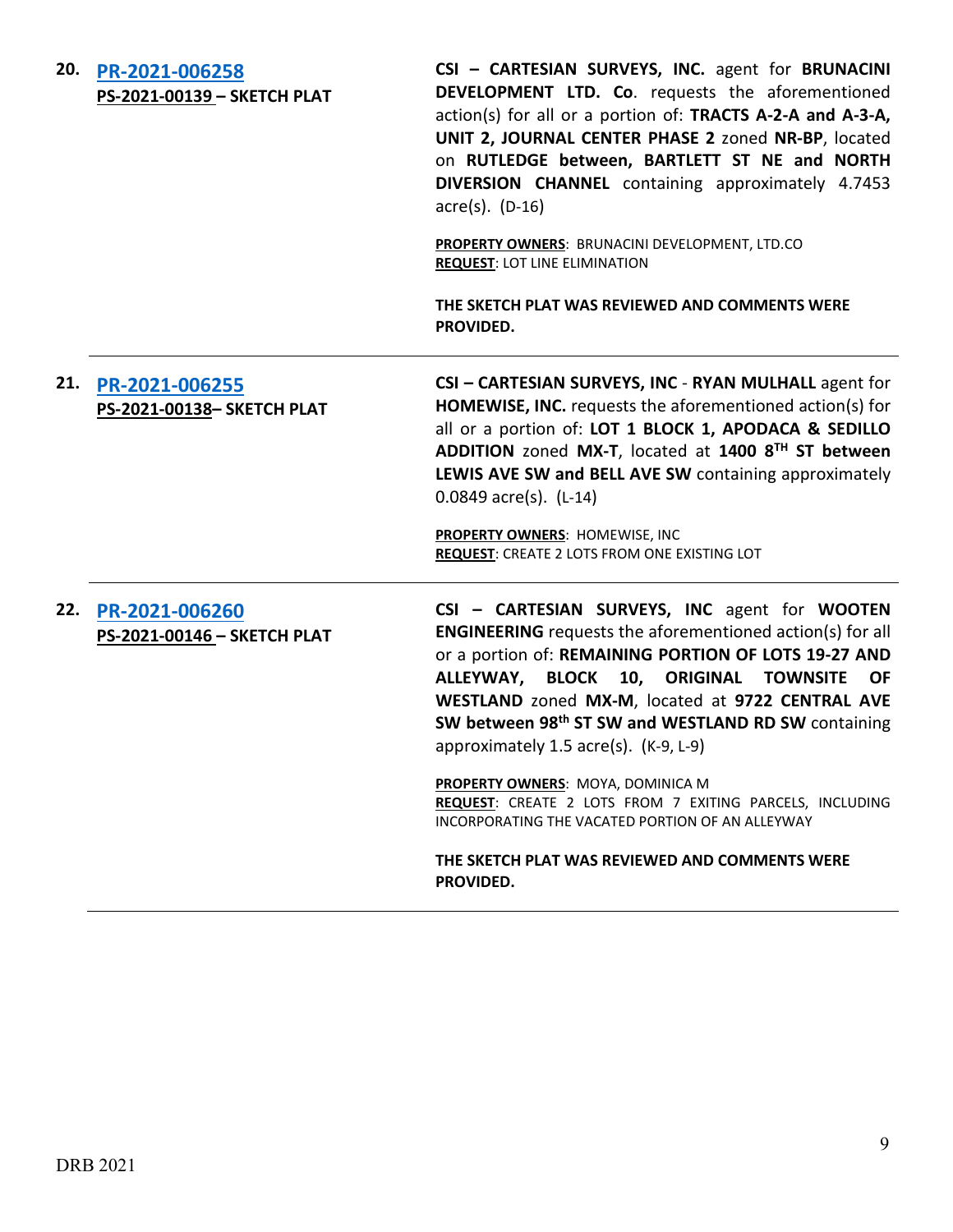| 23. | PR-2021-006008<br>PS-2021-00148 - SKETCH PLAT    | ARCH + PLAN LAND USE CONSULTANTS LLC agent for<br>RICARDO CHAVEZ - PATRICIA HARRELL HOECH requests<br>the aforementioned action(s) for all or a portion of: LOTS 7<br>& 8, BLOCK 23, NM TOWN OF CO ORIGINAL TOWNSITE<br>zoned MX-FB-UD, located at 214, 216 GOLD AVE SW<br>between 2 <sup>ND</sup> ST and 3 <sup>RD</sup> ST containing approximately<br>$0.1830$ acre(s). (K-14)                                                            |
|-----|--------------------------------------------------|----------------------------------------------------------------------------------------------------------------------------------------------------------------------------------------------------------------------------------------------------------------------------------------------------------------------------------------------------------------------------------------------------------------------------------------------|
|     |                                                  | <b>PROPERTY OWNERS: RICARDO CHAVEZ and PATRICIA HARRELL HOECH</b><br>REQUEST: LOT LINE ADJUSTMENT TO ELIMINATE EXISTING 1.5'<br>ENCROACHMENT                                                                                                                                                                                                                                                                                                 |
|     |                                                  | THE SKETCH PLAT WAS REVIEWED AND COMMENTS WERE<br>PROVIDED.                                                                                                                                                                                                                                                                                                                                                                                  |
|     | 24. PR-2021-006239<br>PS-2021-00137- SKETCH PLAT | MARCUS HILL requests the aforementioned action(s) for all<br>or a portion of LOT 7 AND E 10' OF LOT 6, MESA VERDE<br>ADDITION zoned MX-M, located at 8313 CENTRAL AVE NE<br>between UTAH and VERMONT containing approximately<br>.126 $\arccos $ . (K-19)<br><b>PROPERTY OWNERS: MARCUS HILL</b><br><b>REQUEST: LOT LINE REMOVAL</b><br>SKETCH PLAT COMMENTS WERE PROVIDED TO THE<br><b>APPLICANT.</b>                                       |
| 25. | PR-2021-006261<br>PS-2021-00147 - SKETCH PLAT    | ARCHDIOCESE OF SANTA FE REAL ESTATE CORP. requests<br>the aforementioned action(s) for all or a portion of: MRCGD<br>MAP 31,143, 144B3,175, 170A, 167 B, 168A1, 168A2,<br>168A3, 168A4, 169, 170, 171 zoned RA-2, located at 1860<br>GRIEGOS RD between RIO GRANDE BLVD NW and SAN<br>ISIDRO ST NW containing approximately 18.60 acre(s). (F-<br>13)<br><b>PROPERTY OWNERS: ARCHDIOCESE OF SANTA FE REAL ESTATE CORP</b><br><b>REQUEST:</b> |

**THE SKETCH PLAT WAS REVIEWED AND COMMENTS WERE PROVIDED.**